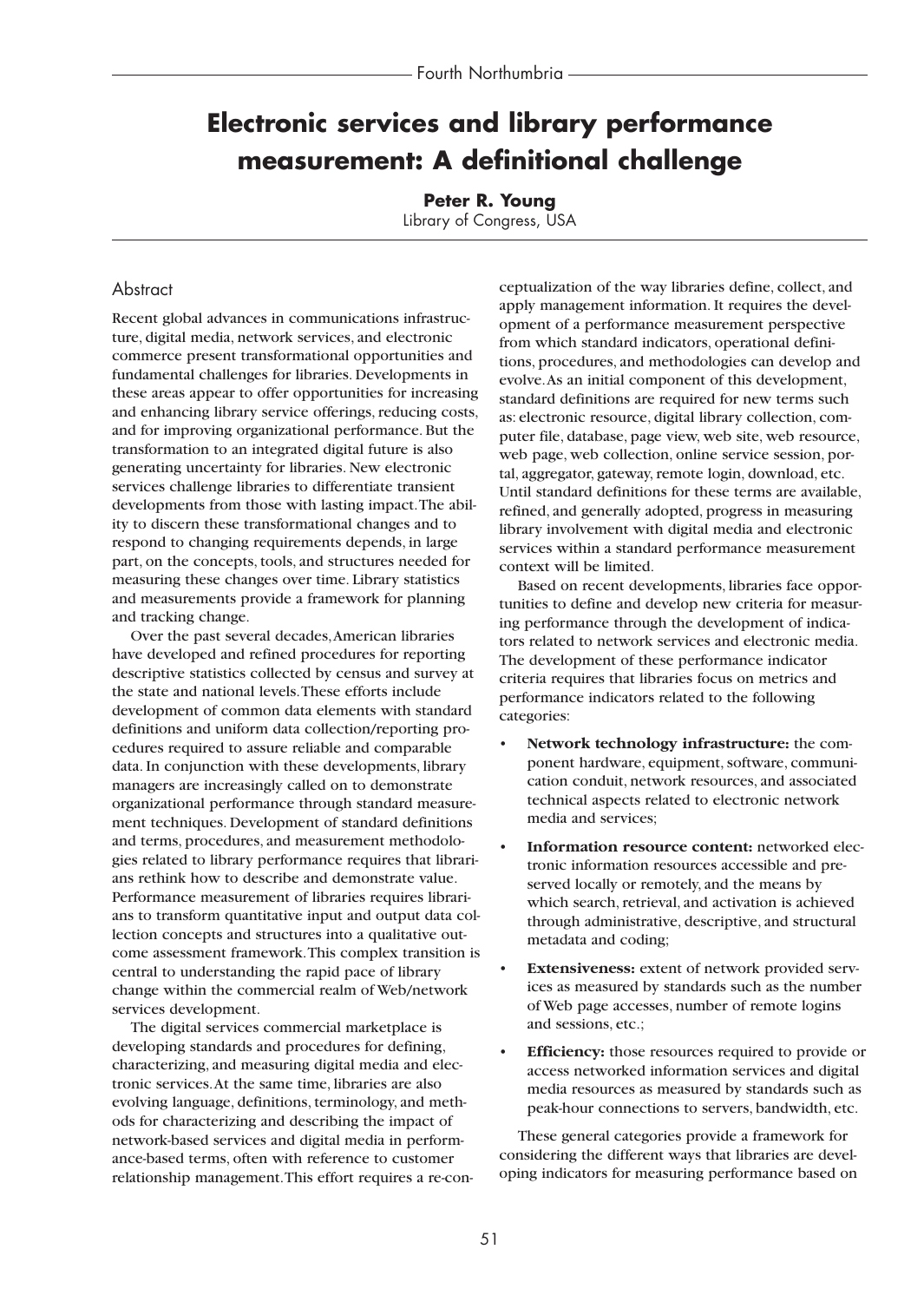electronic service offerings. It is likely that future work in the development of performance indicators for library implementation of electronic media and network services will focus on demonstrating and justifying the technology investments required for libraries to provide these services to patrons. Standard definitions are needed to provide context for customer performance measurement in an increasingly network library context.The development of basic definitions for terms related to these services is intended to facilitate progress in these areas.

This article is based on a Keynote presentation at the Fourth Northumbria International Conference on Performance Measurement in Libraries and Information Services:"Meaningful Measures for Emerging Realities". Pittsburgh, PA - 13 August 2001.The views and opinions expressed in this paper are those of the author and do not necessarily reflect the policies or positions of the Library of Congress or the U.S. federal government.

# Introduction

#### ISSUES AND TRENDS

Electronic service measurement and network statistics for libraries are topics of increasing interest as evidenced by presentations at the Fourth Northumbria International Conference on Performance Measurement in Libraries and Information Services held 12-16 August 2001 in Pittsburgh, PA. This increasing interest in library performance measurement is evidenced by a series of rapidly changing developments and a series of recent international initiatives.This paper summarizes the central issues emerging from an interest in measuring the performance of libraries through the application of statistical and other qualitative techniques. It frames the quantitative aspects of library statistics, reviews qualitative issues, and itemizes concerns, challenges, problems, questions, directions related to the development of performance measures and indicators for libraries. Finally, the paper concludes with a brief view of the development of customer-centered performance measurement tools.

An assumption underlying these topics is that there is no one "right" correct method for collecting, reporting, and using statistics in developing performance indicators for libraries. Rather, it is the intent of this paper to provide a context and to clarify a direction for evolving new approaches to library management needed to assist libraries in the conduct of business in a networked environment.

A draft glossary of library statistics and performance measurement terms is included as an appendix.This draft consists of terms and definitions drawn from multiple sources.This draft glossary was developed in conjunction with colleagues engaged in planning for an invitational National Information Standards Organization (NISO) Forum on Performance Measures and Statistics for Libraries: Issues for Libraries in Measuring the Information Age which was held 15-16 February 2001 in Washington, DC.The NISO Forum planning group consisted of: Pat Harris/NISO, Martha Kyrillidou/ARL, Karen Motylewski/IMLS, Michael Gorrell/Ebsco, Denise Davis/NCLIS, Barbara Perry/World Bank, Pat Wand/ American Univ., and J.D.Waggoner/WVALibrary Commission.

The initial draft glossary was amplified and extended by the inclusion of definitions drawn from standard reference sources, including several outside the scope of the library statistics and performance measurement fields, including those in the areas of digital library standards, metadata framework development, network services, intellectual property ownership, computer science, and descriptive cataloging rules. Inclusion of definitions from multi-disciplinary sources reflects a conviction that electronic services and digital media present transformational opportunities for re-framing library missions. From a variety of perspectives, progress in library statistics and performance measurement requires that the library community participate in multi-disciplinary efforts involved with transitioning from cataloging to metadata, moving from traditional reference to digital reference services, and evolving traditional library research tools such as indexes, bibliographies, guides, and abstracts to Web portals.

#### CONTEXT OF CHANGE

The forces of change affecting libraries are the focus of a recent National Academy of Science study, *LC21:A Digital Strategy for the Library of Congress*.This landmark report begins with the following statement:

"No stereotype of libraries as quiet, uneventful places could survive the 1990s.Whatever stability and predictability libraries once had as ordered storehouses of the treasures of the printed word were shattered by the digital revolution.The intellectual function of libraries – to acquire, arrange, and make accessible the creative work of humankind – is being transformed by the explosion in the production and dissemination of information in digital form, especially over global networks." (Library of Congress, 2000)

Nowhere are the consequences of this digital revolution and transformational explosion more succinctly stated than in Clayton Christensen's *The Innovator's Dilemma*, which explores why even good corporate managers may find their companies losing market dominance with the adoption of new technology. Christensen outlines the concept of disruptive technologies in the following passage:

"Most new technologies foster improved product performance. I call these *sustaining technologies*.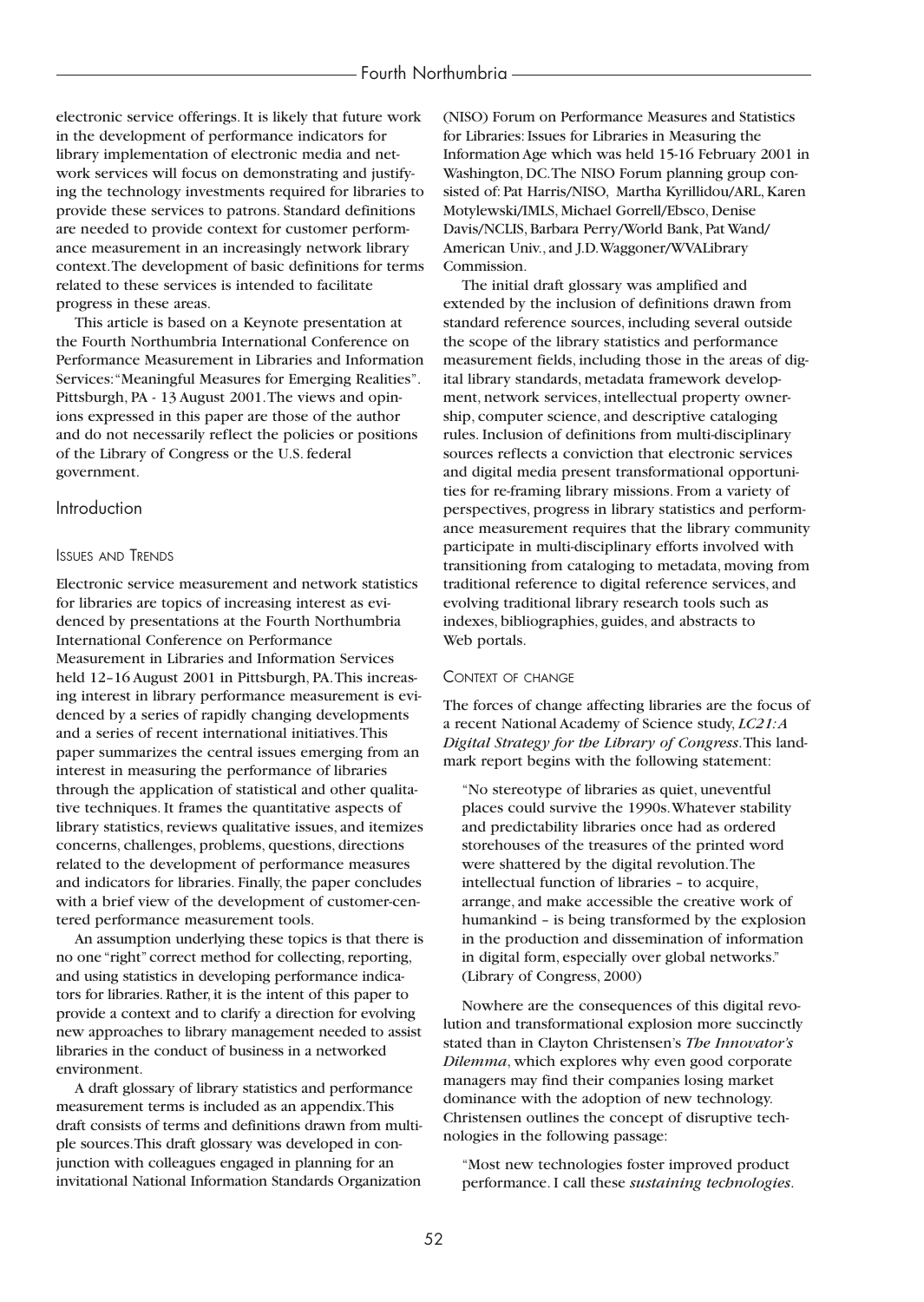# Fourth Northumbria

Some sustaining technologies can be discontinuous or radical in character…. Most technological advances in a given industry are sustaining in character…. Occasionally, however, disruptive technologies emerge…. [These] *disruptive technologies* bring to market a very different value proposition…. In the future,"Internet appliances" may become disruptive technologies to suppliers of personal computer hardware and software." (Christensen, 1997)

Just as certain new emergent technologies can disrupt a corporation or industry by introducing a new value proposition, so the introduction of networked electronic services and digital media present challenges for libraries to differentiate transient trends from technology-related developments of lasting impact.This situation of constant change challenges the operational stability of information-intensive organizations. For libraries, transforming change is equivalent to '*permanent white water*' where:

- Stable and predictable *operations* no longer appear possible
- Increasingly *complex systems* produce novel problems
- Issues become *increasingly messy, ambiguous, and ill-structured*
- Management encounters constant unplanned *surprises*
- Unexpected surprises result in significant *costs*
- The *recurrence of problem issues* present significant continuing challenges

The situation reflects a dramatic change in priorities and organizational goals that reflects a shift from an industrial era to a postmodern era.This shift is exemplified by the following contrasts and trends:

#### **Industrial Era Postmodern Era** Hierarchical chain of command Self-governing teams/networks with multiple management levels with few management layers Competitive advantage Collaborative advantage – Control – Commitment Managers maintain stability Managers coach and lead – Decisions announced – Performance systems – Bureaucratic rules/policies – Few rules and policies - Power exercised over others – Information held by a few – Information widely available Emphasis on repetition Emphasis on problem solving<br>
Risk tolerant Risk tolerant Focus on short-term gains Focus on long-term gains & & interests continuous improvement

#### LIBRARY STATISTICS

Traditionally, descriptive statistics about libraries represent information about inputs and outputs that can characterized by the following:

Consistent Timely Comparable Uniform Reliable Relevant Accurate Useful Standard Reportable

Although descriptive statistics relating to library activities have not always reflected these features, these characteristics have served as standard goals to which various data collection and reporting programs have aspired over the last several decades. In similar fashion, descriptive library statistics are traditionally collected and reported for the following four purposes and applications:

- 1) Managerial and administrative data used for measuring economic efficiency, productivity, and change;
- 2) Research and analysis statistics used to perform trend analysis, testing, model formulation, research and development, and identifying innovation;
- 3) Policy planning and development statistical information and analysis used to plan for improvement, to determine grant allocation and support, to support advocacy, to justify legal reforms;
- 4) Market analysis and planning data used to analyze demand, to identify, segment, and develop markets, for use in determining licensing contractual terms.

#### EVOLVING LIBRARY POLICY ISSUES AND CONCERNS

Over the last several decades, digital technology and networked systems have been integrated into the core operations of libraries.These developments are intended to improve library effectiveness and functional productivity. However, digital networks are affecting library missions and policies, as well as transforming specific functional capabilities within libraries. The adoption of digital technologies by libraries has not, as yet, generated standard measurement techniques that uniformly and systematically chart changes in library accomplishment and operational effectiveness. Facing increased pressure to demonstrate effectiveness by measuring performance, however, library managers are looking to information technology as a means for measurement of institutional effectiveness. This trend responds to the need for libraries to justify increased capital investments in technology-related systems and to respond to library patron demand for electronic service increases. Library managers are also interested in the development of performance measurements of the impact of digital media and network services in order to manage these new technologies effectively.

Increasingly, libraries are offering new services based on digital and network technologies in response to patron demand.These include patron requests for access to electronic media, technology support, training, and for access to network-based services. Patron expectations for access to digital content and electronic services raise a host of policy issues centering on remote access to resources not owned by the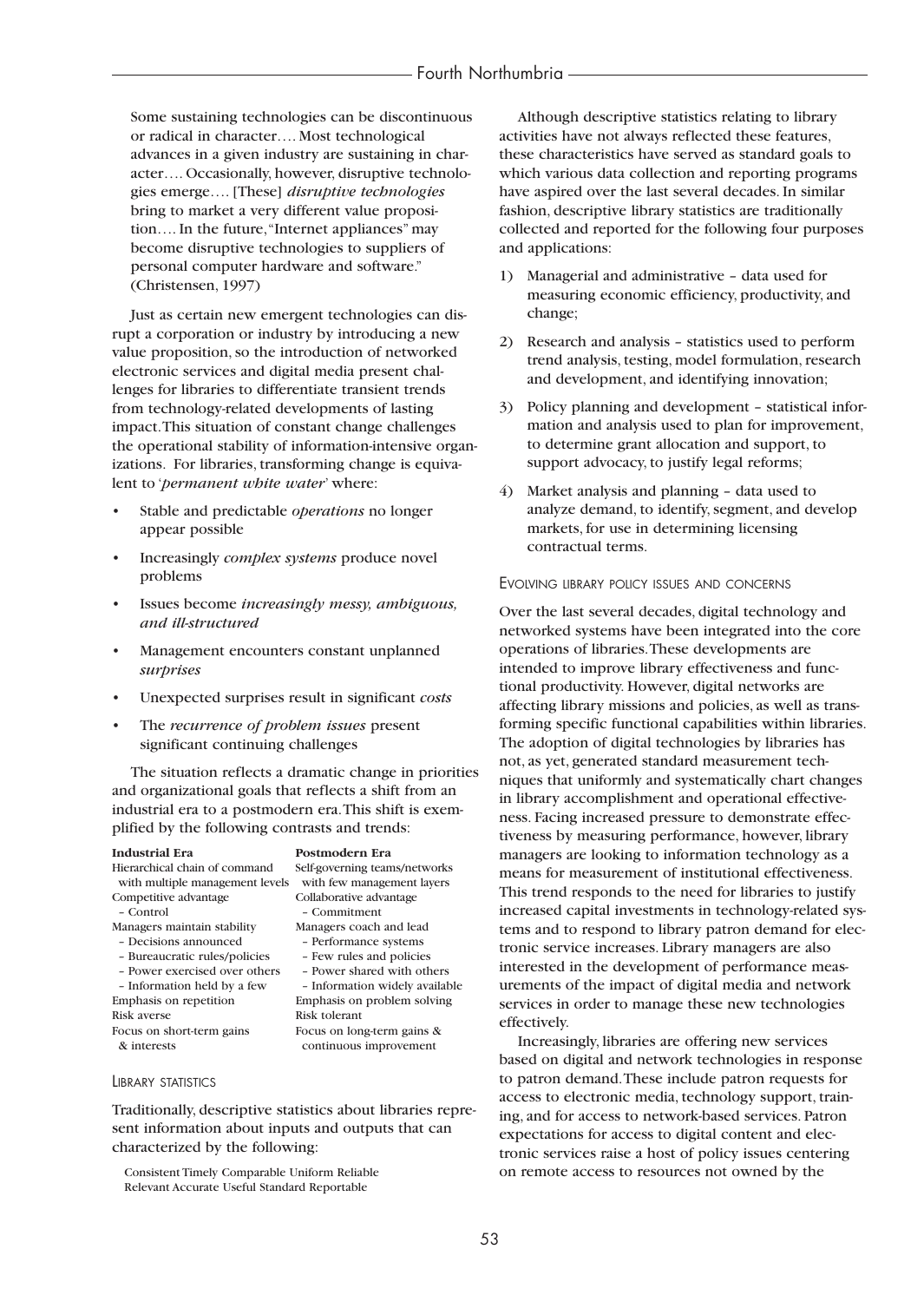# Fourth Northumbria

library. Such patron demands are requiring libraries to adjust activities related to collection development, preservation, archiving, and access policies and procedures. By offering new value-added services, libraries are required to adopt standards relating to digital identifiers and digital repositories.At a fundamental level, these new services challenge library involvement with complex intellectual property and rights management issues related to content licensing agreement terms. Additionally, patron demand for custom-mediated digital-reference guidance support require libraries to address needs for new interpretative tools to perform selection, evaluation, analysis, technology, training, and support function, as well as for policies related to the integration of print and digital media services and resources. In a very rapid fashion, issues and policies that challenge existing paradigms and procedures have attracted the attention of library managers and governing officials. In summary, libraries are encountering transformational adjustments in facing the challenges of a new digital reality.

This transformational challenge is clarified by reviewing attributes of traditional library catalog and index functions with the functions of a dynamic WWW portal in the following comparison:

| Library Catalog - Index     | <b>Web Portal</b>         |
|-----------------------------|---------------------------|
| Selective                   | Comprehensive/inclusive   |
| Consistent                  | Semantic interoperability |
| Predictable                 | Heterogeneous domains     |
| Trustworthy                 | Self-correcting           |
| Credible                    | Multidimensional          |
| Familiar - Conventional     | Integrative topology      |
| Linear                      | Distributed               |
| <b>Historically derived</b> | Fluid-Evolving-Relational |
| Syndetic                    | Ontological taxonomic     |
| Static-Fixed-Dependable     | Incrementally dynamic     |

# Electronic Services and Network Technology

The recent rapid adoption, incorporation, and support of digital media and network services into the library environment have few precedents.The rate of change within libraries reflects similar growth trends in the broader electronic services industry as projected in the following comparison:

| 2001                 | 2003 (projected)                         |  |
|----------------------|------------------------------------------|--|
| 205 M Internet Users | 290 M Internet Users                     |  |
| \$43B Net            | \$7.3 Trillion e-commerce (revised       |  |
| Commerce             | to \$6 Trillion by Gardner Group         |  |
|                      | <b>March 2001)</b>                       |  |
| 15 Terabytes online  | 180 Terabytes online                     |  |
| 4.7 M Web Sites      | 7 1 M Web Sites                          |  |
| 25 M Domain Names    | 60 M Domain Names                        |  |
| 2.5 B Documents      | 30 B Documents                           |  |
| 800 M Web pages      | 1.2 B Web pages                          |  |
| 4 B IP Addresses     | $>4$ B IP addresses (?)                  |  |
| 10 B e-mails/day     | 35 B e-mails/day                         |  |
| 70 day site life     | $\langle$ 1 Month site life $\langle$ ?) |  |
| 44% dead IP links    | $>44\%$ dead IP links (?)                |  |
|                      |                                          |  |

This projected rate of development and rapid pace of digital media and network service deployment is background for clarifying the challenge libraries and other information intensive organization face in developing strategies for managing future challenges.This strategic challenge involves the adaptation of descriptive statistics into relevant standard measures that will reflect the scope and scale of electronic services within the context of institutional performance.

#### STATISTICAL MEASUREMENT QUESTIONS AND APPROACHES

Difficult questions arise from library adoption of electronic media and digital services.The issues reflect the conceptual basis for library operations.They include the following:

- Why should libraries measure electronic services and networked resources?
- How should libraries measure electronic service access, media content collections, costs, support requirements, and Web usage?
- What standard defines an electronic session? Should libraries count patron "hits","clicks", "downloads", and "visits"?
- What statistics should a library collect for access to remote electronic services and digital content?
- Can electronic service measurements facilitate development of library output measures and performance indicators?
- Can electronic services be added to existing library statistical categories or are new measures needed?

In addressing the issues arising from these questions, a variety of approaches are possible. Each of these traditional distinct approaches to measurement reflects a slightly different approach to electronic service measurement, as can be seen from the following, it is possible to use:

- Transaction-based measures that measure such things as interactive sessions, downloads, hits, terminals/patron, domain and host addresses, images, or files by sampling or transaction logs
- Time-based measures that measure such things as available service hours, session length/duration, system/server peak levels
- Cost-based measures that measure such things as cost/expenditures for telecommunication bandwidth, terminal workstation equipment, staff, training, maintenance, site licenses
- Use-based measures that measure such things as user activities, anticipated demand, simultaneous users, group use, hits/patron, user satisfaction, local or remote resource usage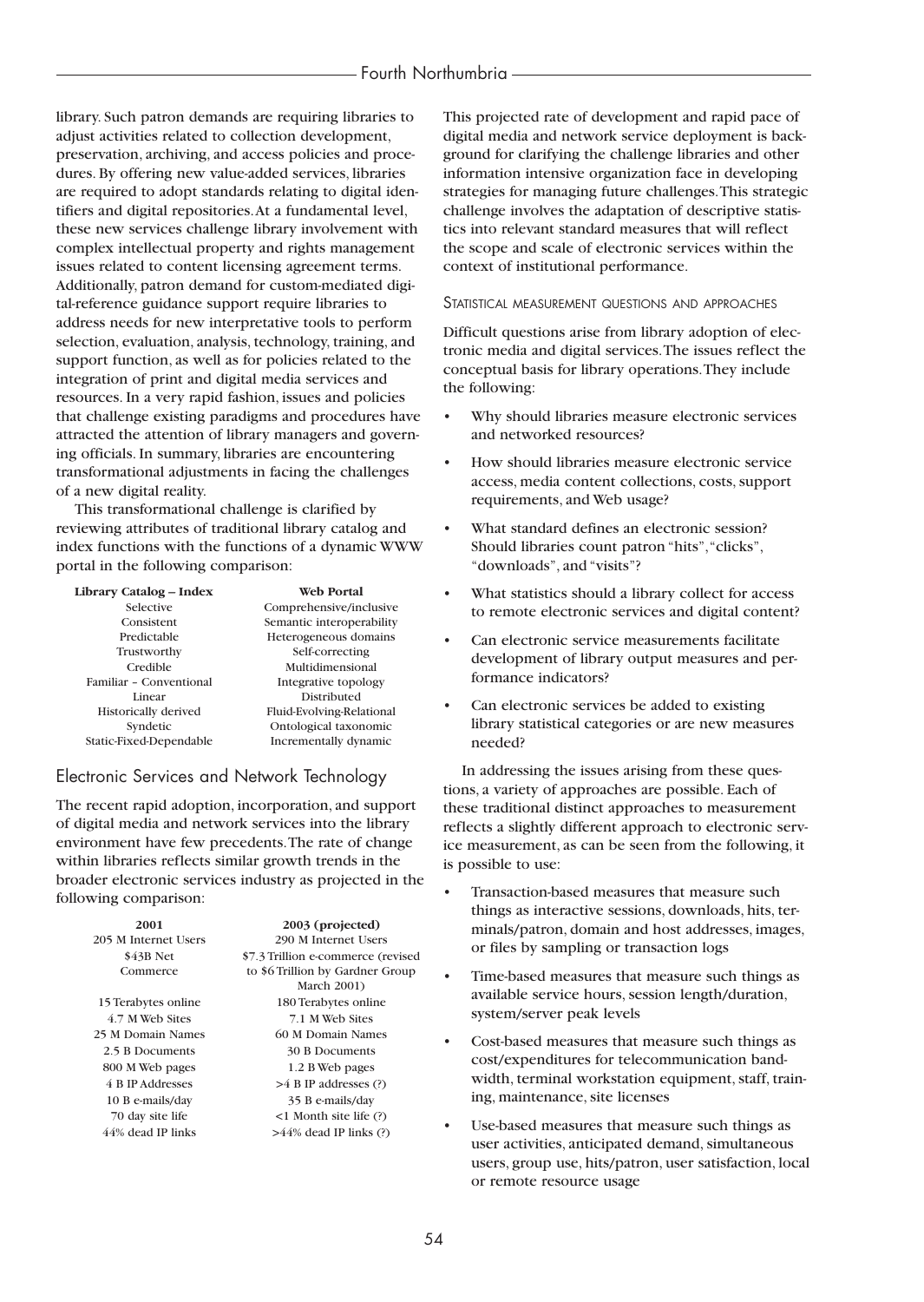Regardless of the measurement approach selected, however, there is fundamental need to adapt and rethink measurement issues related to library involvement with new electronic media and network technology. In order to address new service measurement issues adequately, libraries require standard terms and definitions that can be applied consistently and uniformly to describe electronic services and resources. The need for carefully devised and developed language, terminology, and definitions related to these services is illustrated in the host of digital library challenges appearing in the traditional library research literature.While the Digital Library Federation has offered a clear standard definition of a digital library, the community lacks agreement on definitions detailed the specific meanings of associated terms and definitions for those functions and services offered in the digital realm." Digital libraries are organizations that provide the resources, including the specialized staff, to select, structure, offer intellectual access to, interpret, distribute, preserve the integrity of, and ensure the persistence over time of collections of digital works so that they are readily and economically available for use by a defined community or set of communities." (CLIR, 1999)

#### STANDARDS, TERMS, AND DEFINITIONS

Definitional challenges related to standard terminology for digital library measurements do not admit of easy solutions.The current state of library technology infrastructure development reflects complex configurations in which service mix, patron demand/use, and system implementation vary widely. These varying conditions make it extremely difficult to set standard structures and definitions.These variances and differences also make it difficult to collect comparable data from different libraries using traditional mechanisms and instruments. Libraries recognize the lack of clarity in collecting and reporting information related to electronic services.There is broad agreement about the:

- Lack of common accepted conceptual framework;
- Lack of clear, standard, and unambiguous definitions;
- Lack of standard procedures and methods for gathering data in the same way under similar conditions;
- Lack of integrated set of fully developed network infrastructure design principles; and
- Lack of tools that respond to rapid pace of change in networking technologies.

These challenges are also reflected in the difficulties encountered for development of standards related to measurement of electronic resources and services.The rapid pace of change and development in this area

makes it difficult to keep current with rapid and fluid developments in Web services expansion.A lack of agreement on standard definitions of electronic data element service measures, or for a "unit" count presents particularly difficult challenges.When terms such as "document" or "Web site" do not carry the same definitional foundation and agreement of terms like "title" or "item" in a more traditional library environment, problems arise. In addition, there is need for libraries to work cooperatively with network service vendors and commercial electronic service suppliers to provide consistent and reliable transaction usage log information related to library and patron use.The need for generalized software tools to automatically record meaningful standard data regarding usage requires sophisticated programming competence that is not readily available within the library community. Extensive collaboration with aggregators, network service providers, and electronic publishers is critical to progress in this area. In general, a complex mix of interests and concerns presently cloud agreement about how to proceed in developing standards in this area.Also, with the pace of change and development continuing, it is likely that standards for network service measures will follow an evolutionary and developmental approach. In any event, these efforts require the careful development of language, terminology, and definitions appropriate for the new electronic realm.

#### CONCEPTUAL MODEL FOR LIBRARY STATISTICS

Drawing on developments in a host of allied areas helps clarify library measurement concepts and terminology. Such an approach allows library statistical concerns to build on the progress achieved in areas related to metadata standards development. One such area of development involves preliminary concepts and definitions emerging from the World Wide Web Coalition (W3C). Definitions from this global industryresearch group working on standards include the following terms:

**Web resource (Uniform Resource Identifier/URI specification):** the manifestation of a retrievable network object characterized by consistent conceptual mapping (e.g., electronic document, image, or service).

**User:** the principal using a client to interactively retrieve and render resources or resource manifestations.

**User session:** a delimited set of user clicks across one or more Web servers.An episode is a subset of related user clicks within a user session.

**Web page:** a collection of information, consisting of one or more.

**Web resources:** intended to be rendered simultaneously and identified by a single URI.A page view is a visual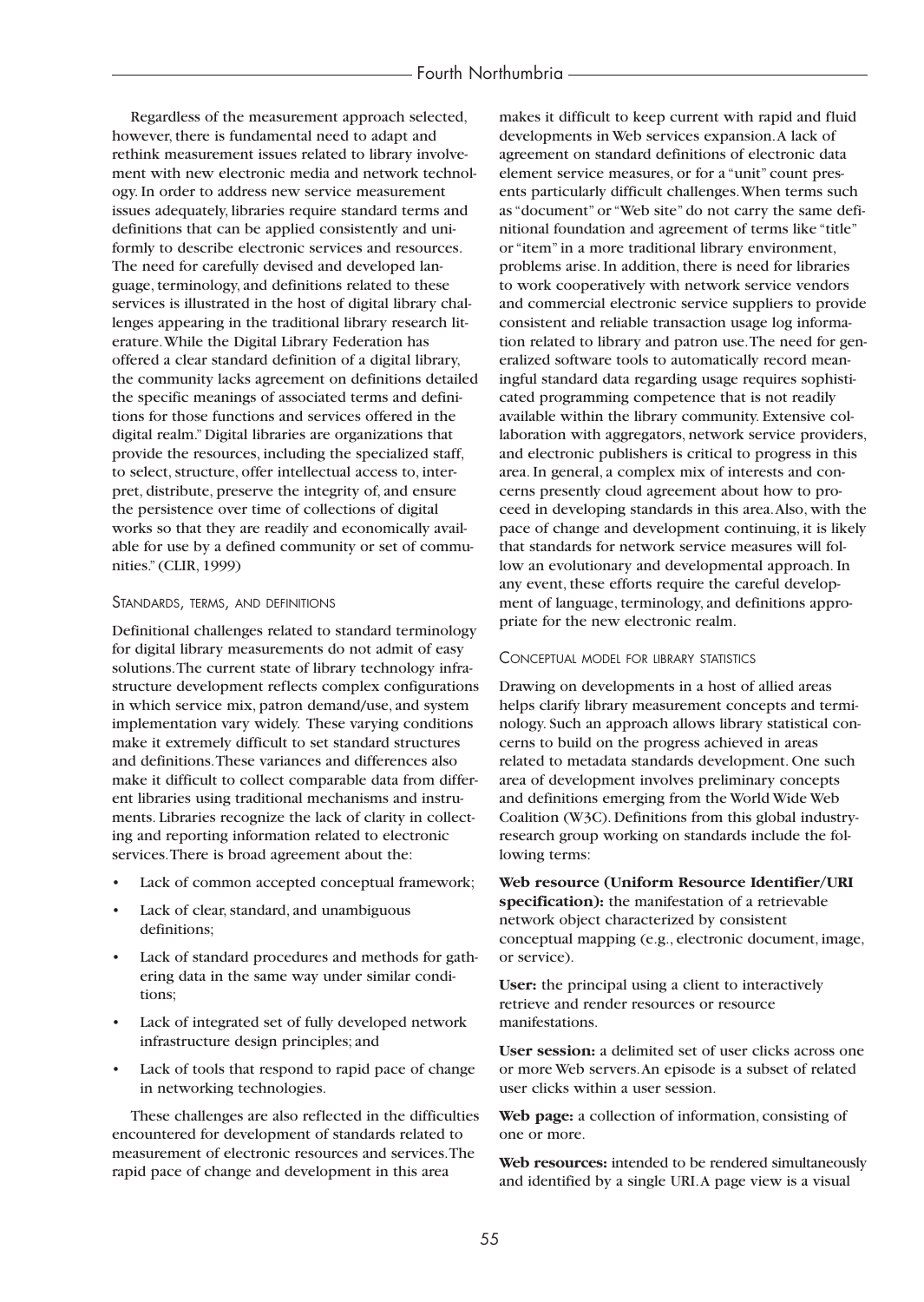rendering of a Web page in a specific client environment at a specific point in time.

**Web site:** a collection of interlinked Web pages residing at the same network location.

Similarly, developments in developing standards for the Open Archival Information System (OAIS) have generated preliminary concepts and definitions for the following terms that can be considered in developing standard terms and definitions for library measurement of digital media and electronic services:

**Digital object:** an object composed of a set of bit sequences.

**Search session:** a session initiated by the consumer with the archive during which the consumer will use the archive Finding Aids to identify and investigate potential holdings of interest.

**Representation information:** information that maps data into more meaningful concepts.

**Data dissemination session:** a delivered set of media or a single telecommunications session that provides data to a consumer.The dds format/contents is based on a data model identifying logical constructs used and represented on each media delivery.

**Information package:** content and packaging information used to delimit and identify digital objects.

Finally, another effort at the Library of Congress in developing core standard metadata elements for electronic media offers further preliminary concepts and definitions that may have application for statistical and measurement development:

**Set:** set-level metadata applies to a digital collection formed from aggregates that group digital items by content type.

**Aggregate:** an aggregate organizes digital objects by digital type and by digital custodial responsibility.

**Primary object:** the specific item identified by the online collection access aid as a coherent whole.

**Intermediate object:** a view of component of the primary object. Metadata for an intermediate object allows the gathering of digital files and metadata for the creation of presentations.

**Terminal object:** the digital content file or files that form the object.

Terminal object metadata provides structural information about digital attributes (file size, extension, bit-depth, etc.).

Borrowing the definitions for terms such as these from a variety of different areas, the appendix to this paper offers preliminary language used in the study,

description, and analysis of library involvement with digital information resources, electronic services, and network applications. Similarly, terminology related to performance measurement and development of performance indicators is included in this draft glossary. Hopefully, this draft will provide motivation and guidance in the development of concepts and definitions for describing and framing these critical areas of library services.

Applying the terms and definitions to library statistics, the following four measures may serve as a reasonable starting-point, despite the fact that each measure identified may not adhere to strict requirements for meaningfulness, relevance, and comparability:

**Interactive Transaction-based Measure** – measure total annual interactive simultaneous network user sessions as recorded by transaction activity-logs or by sampling techniques

**Time-based Measure** – measure total annual network service hours available from public access workstations providing interactive simultaneous user sessions as recorded by transaction activity-logs

**Cost-based Measure** – measure total annual costs/expenditures required to provide network services (including costs of telecommunication/bandwidth, terminal workstation equipment, staff, training, maintenance, site licenses, etc.)

**Use-based Measure** – measure total annual aggregate digital web resource objects/sets delivered from user initiated search sessions involving archived digital resources during which users employ Finding Aids to identify and investigate potential holdings of interest

Library Performance Indicators

# LIBRARY PERFORMANCE MEASUREMENT

Indicators of library performance measurement differ from descriptive statistics related to libraries in emphasizing the following attributes:

| Validity | Goals      | Objective      | Quality | Impact    |
|----------|------------|----------------|---------|-----------|
| Outcomes | Priorities | Accountability | Results | Oversight |

Library performance indicators focus on the evaluation of library performance by measuring effectiveness and organizational performance, by assessing needs, testing, identifying gaps & high-risk areas, improving accountability, and by establishing benchmarks and baselines. Performance indicators focus on management using unbiased information to improve decision making, to reduce risks, and to solve problems.The emphasis of performance measurement includes drawing comparisons that are useful to coordinate, prevent duplication, to perform stakeholder consultations, and to focus on outputs and outcomes. Finally, performance measure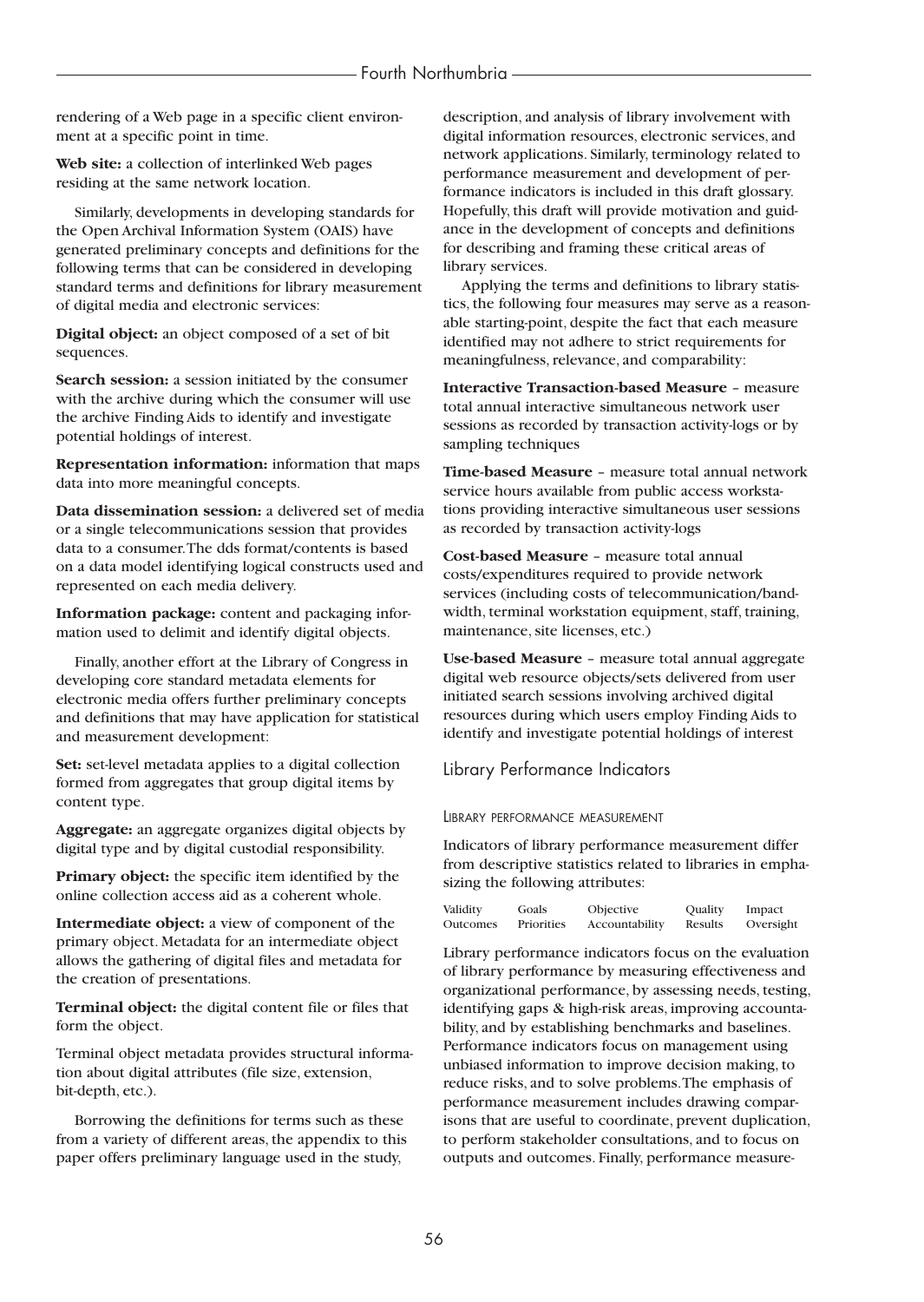ment enables managers to do comparisons, to plan strategy, to formulate budgets, to plan and evaluate program results, and to set goals required to achieve success.

While overlapping concerns affect each area, a useful comparison of the different emphasis of descriptive statistics and performance indicators is seen in the following:

| <b>Descriptive statistics</b> | Performance indicators |
|-------------------------------|------------------------|
| Consistent                    | Valid                  |
| Timely                        | Objective              |
| Comparable                    | Quality                |
| Uniform                       | Outcomes               |
| Reliable                      | Goals                  |
| Relevant                      | Priorities             |
| Accurate                      | Impact                 |
| Useful                        | Results                |
| Standard                      | Accountability         |
| Reportable                    | <b>Effectiveness</b>   |

Similarly, the application of library statistics and performance measurement for libraries can be contrasted as in the following:

| <b>Library Statistics</b>                                                                        | <b>Performance Measures</b>                                                                                                                                |
|--------------------------------------------------------------------------------------------------|------------------------------------------------------------------------------------------------------------------------------------------------------------|
| Management & Administration:<br>measure economic efficiency,<br>productivity, change             | Evaluate:<br>Measure effectiveness, organizational<br>performance, identify baselines, test,<br>identify gaps & high-risk areas,<br>improve accountability |
| Research & analysis:<br>trend analysis, testing, model<br>formulation, R&D innovation            | Manage:<br>unbiased information, improve<br>decisions, reduce risk, solve problems,<br>assess needs                                                        |
| Policy planning & development:<br>improvement, grant support,<br>advocacy, legal reform          | Compare:<br>Coordinate, prevent duplication,<br>stakeholder consultations, outputs,<br>outcomes                                                            |
| Market analysis & planning:<br>demand analysis, market<br>development, license contract<br>terms | Plan Strategy:<br>formulate budget, plan program<br>results, set goals & assure achievement                                                                |

Performing this type of comparison as a meta-analysis of these two areas of concentration helps to highlight the different approaches of statistics and performance measurement for libraries.The attributes and methodologies developed for library statistics collection, reporting, and analysis do not translate directly to performance measurement. Rather, comparison of the questions and perspectives for each area reveal differences in emphasis and approach.

#### PERFORMANCE QUESTIONS AND APPROACHES

Library performance measurement focus raises the following concerns:

- Why define a new framework for describing library performance and criteria for successful service?
- How should these new success criteria be developed?
- What performance indicator standards exist at the national and international levels?
- What performance indicators can be recommended?
- What are the future developments that will affect development of library performance measurements?
- Are performance-based indicators related to customer relationship management?

In many ways, development of an evaluative framework for measuring success is required in response to the dynamic, unstable, uncertain, and unpredictable changes occurring in libraries. Performance measures are needed to demonstrate value and to respond to changes in demand brought on by the introduction of new services that require the flexibility to create organic learning organizations that are: self-accountable and self-renewing, that involve continuous learning, and that are increasingly adopting team management principles. Libraries and researchers are beginning to focus on identifying what measures to collect and report, what indicators to recommend, and on what procedures to define, approve, collect, and what data elements to report. Developing standard terms and definitions presents challenges for understanding the various categories involved including the following:

*Network Technology Infrastructure:* the component hardware, software, communications conduit, network resources, and associated technological aspects related to electronic network media and service offerings

*Information Resource Content:* networked electronic information resources accessible and preserved locally or remotely, and the means by which search, retrieval, and activation is achieved through administrative, descriptive, and structural metadata and coding

*Extensiveness:* extent of network provided services as measured by standards such as the number of Web page accesses, number of remote logins and sessions, etc.

*Efficiency:* those resources required to provide or access networked information services and digital media resources as measured by standards such as peak-hour connections to servers, bandwidth, etc.

The Equinox (Telematics for Libraries Programme of the European Commission) project that is working on developing library performance measurement and quality management system has developed the following approach to performance Indicators: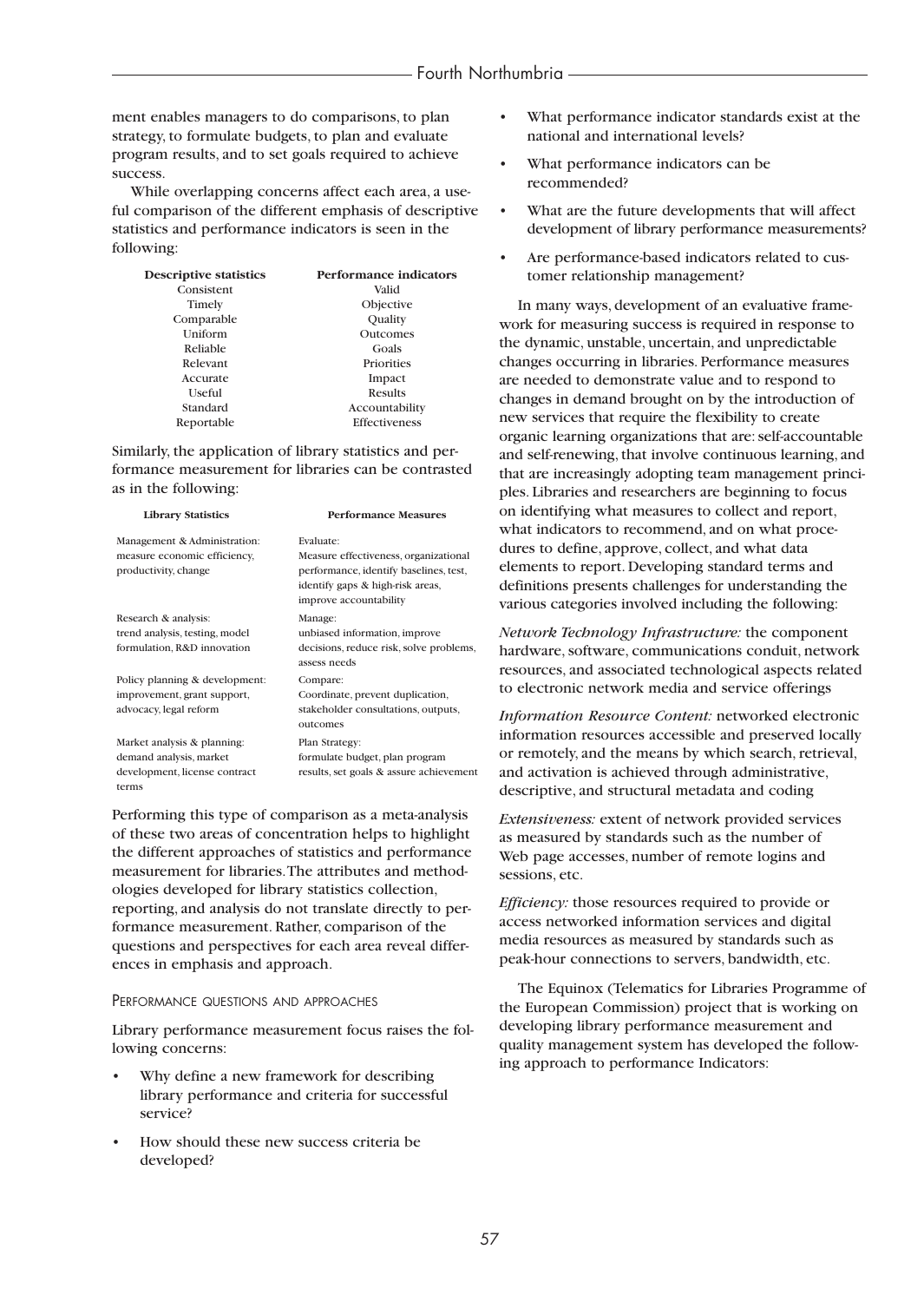- % target population reached by electronic services
- # electronic library services logins/capita/month local>> remote
- # electronic documents delivered/capita/month
- cost/login/electronic service
- cost/electronic document delivered/electronic library service
- reference enquiries submitted electronically/month
- library computer workstation use rate # /capita >> hours used/capita/month
- Rejected logins as % of total logins
- Systems availability
- Mean waiting time for access to library computer workstations
- IT expenditure as % of total library expenditure

In addition, McClure/Bertot IMLS1999 have proposed performance measures of capacity, use, and impact to describe the ability to make use of a network resource or deliver an network service.These include the following:

- Capacity measures:
	- Internet workstations/some amount of legal service population
	- Speed of public access Internet workstations
	- % annual operating budget for electronic resources
	- Use measures describe the utilization of the library
	- Electronic reference transactions per reference transactions
	- Virtual visits per month.Virtual visits excluding in library use per month
	- Virtual visits as percentage of total visits
	- Database sessions per month
- Impact measures describe the effects of library use:
	- Training
	- Public technology training per month
	- Staff training sessions per month

CONCEPTUAL MODEL FOR LIBRARY PERFORMANCE MEASUREMENT

Combining the different perspectives into a conceptual model of performance measurement categories provides the following comparison which illustrates the differences between the various approaches:

Transaction-based Measures Network Technology • Measure interactive **Infrastructure** sessions, downloads, hits, <br>
• The hardware, software, terminals/patron, domain and <br>
communications conduit, terminals/patron, domain and host addresses, images, or files and associated technology by sampling or transaction logs related to electronic network

• Measure available service hours, session length/duration, information resources system server peak levels accessible and preserved

Cost-based Measures Extensiveness • Measure cost/expenditures • Extent of network provided for telecommunication/bandwidth, sercives as measured by terminal workstation equipment, standards (number of Web staff, training, maintenance, page accesses, number of site licenses remote logins and sessions,

Use-based Measures Efficiency • Measure user activities,<br> **• Resources required to**<br> **Interest anticipated demand, simultaneous • provide or access networked** anticipated demand, simultaneous users, group use, hits/patron, user information services and satisfaction, local or remote digital media resources as resource usage measured by standards such

media and service offerings Time-based Measures Information Resource Content<br>• Measure available service • Networked electronic locally or remotely, and the means by which search, retrieval, and activation is achieved through administrative, descriptive, and structural metadata

etc.)

as peak-hour connections to servers, bandwidth, etc.

A conceptual model of library performance measurement can be constructed for each category of indicator in the following manner:

- Transaction-based Indicator measure total annual interactive simultaneous network **user sessions** as percentage of total annual users
- Time-based Indicator measure total annual network **service hours** available through public access workstations providing interactive simultaneous **user sessions** as recorded by transaction logs as a percentage of total annual hours open
- Cost-based Indicator measure **total annual operating costs/expenditures** for network services (including: library materials, site licenses access fees, telecommunication/bandwidth, terminal workstations, maintenance, staff, training, etc.) as a percentage of total annual operating expenditures
- Use-based Performance Indicator total annual **aggregate digital web resource objects/sets** delivered from **user search sessions** as a percentage of total annual interactive simultaneous network **user sessions** as recorded by transaction activity-logs or sampling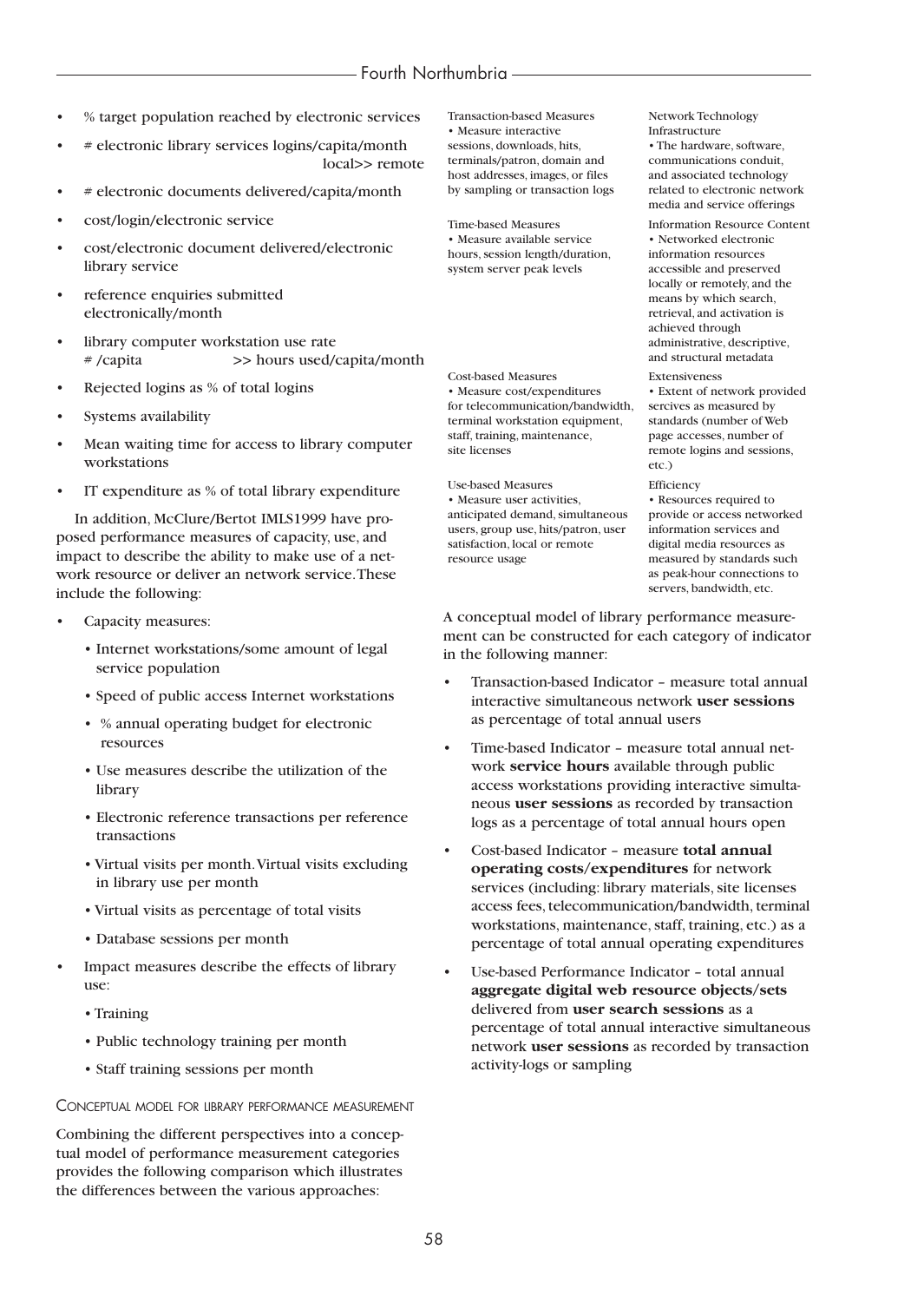A growing emphasis on the need to measure library performance, especially in those areas impacted by electronic services, requires the development of standard definitions, procedures, and instruments.The trend forces librarians rethink the forms of data used to describe and demonstrate what specific value libraries provide to individual patrons, customers, and to society at large. Development of a library performance measurement perspective has significant public policy implications for library managers, governing officials, and for citizens.

Digital network services and electronic media offer promises of unprecedented potential to supplant or supplement print-based communication modalities.The disruption potential of new technology challenge libraries to reframe concepts of organizational performance. For academic institutions, technological innovation and changing information economics threaten radical changes in knowledge communication processes, access to resources, and the nature of learning. More broadly, rapid growth in interactive global networking promises new opportunities for all types of libraries, as well as for a full spectrum of knowledge institutions involved with learning, information transfer, and the preservation of resources.Together, these challenges present opportunities to rethink the library's role in support of the evolving knowledge needs of an increasingly networked global community.

# Customer Relationship Management

# CUSTOMER PERFORMANCE MANAGEMENT FOR A NETWORKED ENVIRONMENT

In today's world of e-business management, there is growing recognition of the need to measure customer satisfaction through Customer Relationship Management (CRM).This rapidly developing area focuses on developing, improving, and maintaining relationships with customers. CRM enables a company to protect against customer infidelity in light of the expanded range of competitive choices that are available to consumers.This is particularly important for those companies opening e-commerce channels for meeting customer requirements.The CRM field is expected to grow to \$150 billion annually within the next decade. (Chartrand, 2001) Driven by the rapid pace of change and innovation within an increasingly competitive global e-marketplace, customer preferences and priorities are increasingly determined by loyalty. CRM concentrates on managing, strengthening, and enhancing relationships with customers. Such customer-focused enterprise program activity requires a comprehensive technological and organizational reorientation which acknowledges that knowledge of customer preferences, priorities, and potentials are essential for managing customer relationships through multiple channels. Much of the CRM movement is dependent on rapid prototyping and ongoing performance testing common in Web-networking communities.

Adaptation of CRM techniques and approach to the library environment could shift concentration from a more traditional *collection-centered* view to a *customer-service* perspective reflecting a performance management transition.The increasingly networked library environment can adapt the CRM tools needed to facilitate, mediate, and integrate customer access to electronic services and networked resources.These customer-centered services can form the basis for value-added selective dissemination capabilities that are increasingly common for commercial network services like Amazon.com. However, it is particularly important for libraries, as non-commercial service providers offering unbiased network access free of advertising, to examine the application of customer relationship management tools and techniques to those services provided by publicly supported institutions.Adjustments are required to address concerns related to patron privacy and confidentiality. But, nevertheless, the potential for libraries to adapt CRM techniques to amplify and increase the value of nonthreatening learning spaces to their communities is great.These services are especially important for the "technology-challenged" and disadvantaged patron segments.

In offering patrons training in use of network technologies and guidance services for searching, evaluating, and interpreting multi-format resources, libraries have the potential for offering customers additional value. Managing relationships with specialized categories of patrons could provide customers with CRMtype services. Similarly important are the evaluation and interpretation services libraries provide patrons, especially since only 16% of Web resources are indexed by any single Web-browser and in light of the fact that 83% of sites indexed contain commercial content 6% of Web sites are educational or scientific in nature. With this situation, many commercial search engines are biased toward popular sites. In some instances, it is only through library-mediated customer-centered services that patrons are provided with relevant information.Application of CRM techniques by libraries could reposition their services in relation to the needs of the public community market segment served by these institutions.

In short, networked and electronic services are extending & enhancing libraries. But providing both traditional and digital space for patrons is essential:

- To aggregate, integrate, interpret, and preserve analog, digital, and digitized content resources
- To support system infrastructure migration, generation, and evolution
- To maintain content and collection conversion, maintenance, and integrity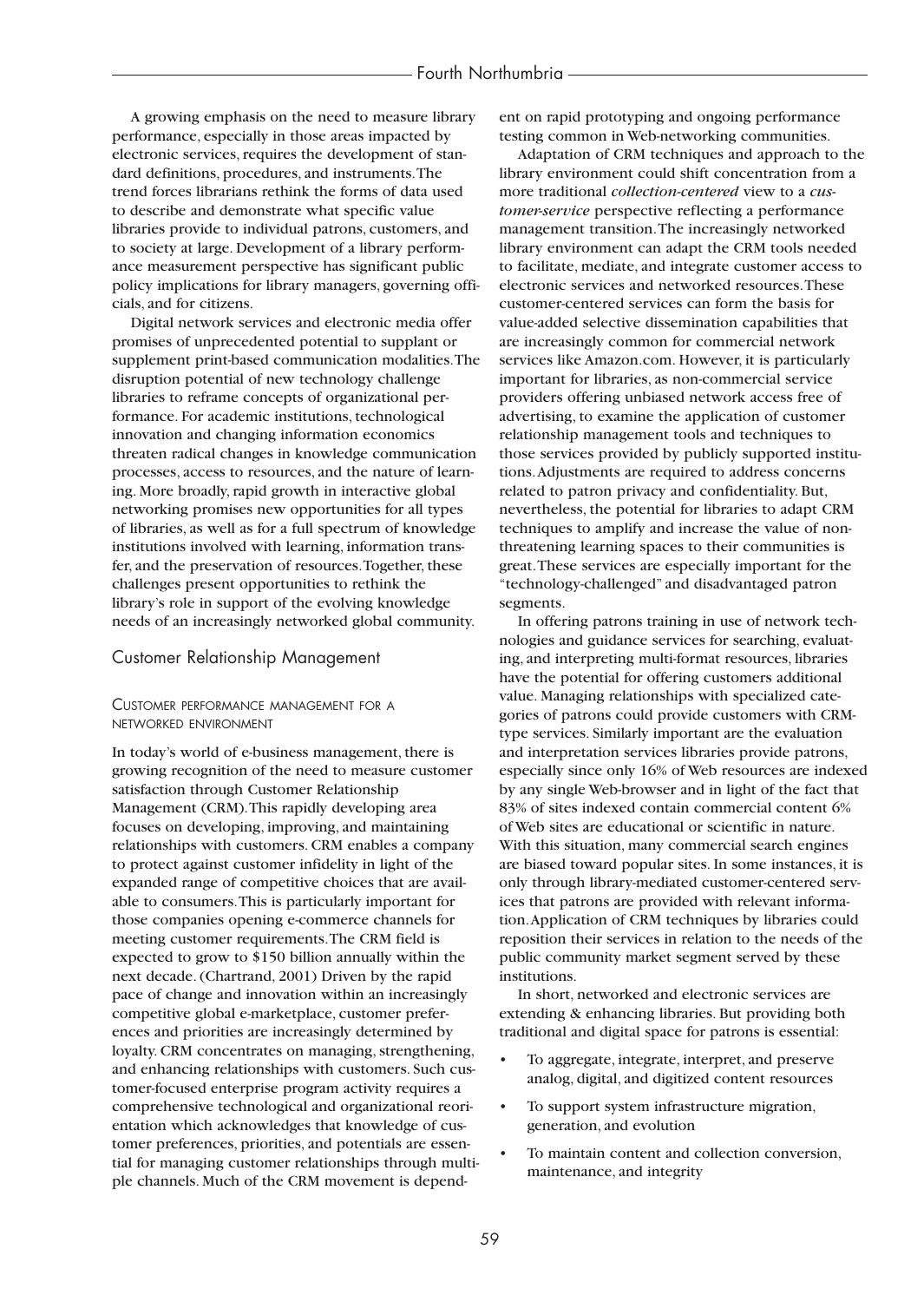- To continue to provide "open" community information resources and services
- Integration of traditional resources and electronic media services are essential
- To respond to demand access, value-added services, interpretative tools, technology support, and training
- To focus on establishing patron relationships
- To redefine the relationship between libraries, content providers, and "authors"

The historic gifts of power, talent, and energy that characterize librarianship over the last century are evidence that libraries will continue to evolve in response to the challenges of the global digital age.These traditional values offer perspective for librarians to use the potential of network technologies to build global learning communities and knowledge institutions. Peter R. Lyman writes that:

"Digitized documents may lower the costs of reproduction and distribution of print journals, and perhaps some first copy costs, but they also create new kinds of value in faster models of access to information, new techniques for searching, and more customized content.And in the long run, true digital documents will produce new genres of scholarly discourse, new kinds of information markets, and perhaps, new kinds of educational institutions to use them." (Layman, 1997)

The library of the future is emerging.The missions and policies of these newly reframed institutions are consistent with those of the last century; but libraries of the 21st century will also be involved with the evolution of new genres and new services.Their development presents new opportunities to evolve in the directions that patrons and communities require.The value these postmodern libraries contribute to knowledge and learning must be measurable for these reframed institutions to carry out the evolving historic mission of society's greatest gift to humanity. Our history of cooperation requires that librarians address the strategic and global opportunities of the future by constructing standard language for addressing a culture dominated by the need for measuring institutional performance.

# **References**

- Chartrand, Sabra.'A method of collecting customer data reviews questions about patents on business practices.'*New York Times*. 30 July 2001: C2.
- Christensen, Clayton. (1997) *The Innovator's Dilemma:When new technologies cause great firms to fail.* Boston: Harvard Business School: p. xv.
- Council on Library and Information Resources (CLIR). (1999). *Digital Library Federation.*
- Library of Congress. (2000) LC21: *A digital strategy for the Library of Congress.* Washington, DC: National Academy Press: p.1.
- Lyman, Peter R. (1997) *Digital Documents and the Future of the Academic Community*

# **Appendix 1**

**Draft Glossary of Library Statistics and Performance Measurement Terms** *Peter R.Young*

**Library of Congress Prepared for Electronic Services and Library Performance Measurement: A Definitional Challenge At the**

**4th Northumbria International Conference on Performance Measurement in Libraries and Information Services**

*This draft glossary of library statistics and performance measurement terms responds to the need for development of appropriate standard definitions for terms used in the study, description, and analysis of library involvement with digital information resources, electronic services, and network applications. Initial work on this draft glossary of terms was done for the National Information Standards Organization (NISO) Forum on Performance Measures and Statistics for Libraries: Issues for Libraries in Measuring the Information Age which was held 15-16 February 2001 in Washington, D.C.*

**Access:** to seek, retrieve, and use information and the successful fulfillment of this act.Access often means to read data from or write data to a mass storage device or to a network resource. Sustained access is the objective of continued usability of a digital resource, retaining qualities of authenticity, accuracy and functionality deemed essential by a custodial entity or designated community.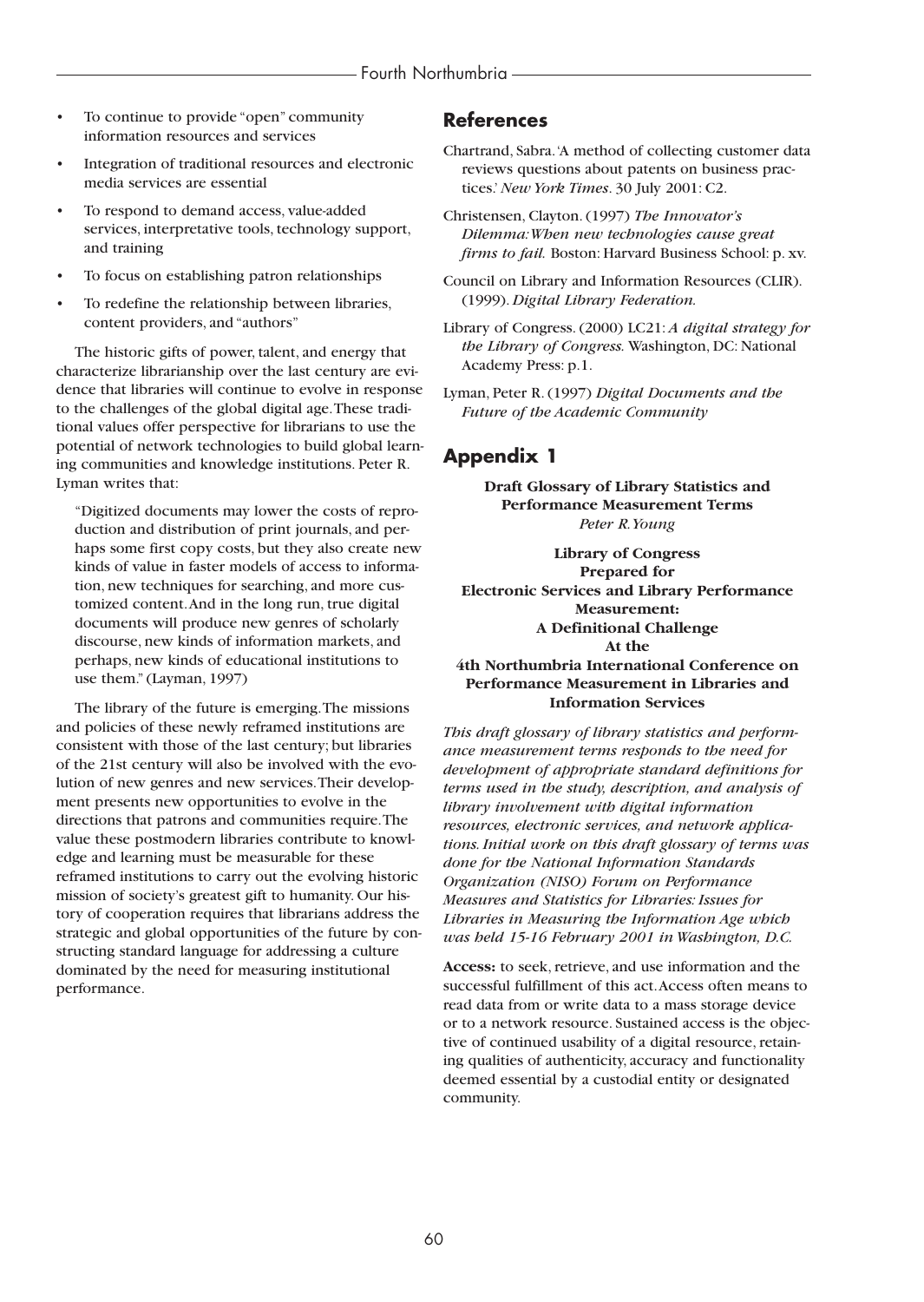**Access aids:** Catalogs, finding aids, or indexes that allow patrons/consumers to discover and retrieve archival information packages of interest.These may take the form of software, databases, or documents, and may be external to the repository in which the package is stored, referring to the package by an identifier. Examples include a library catalog (OPAC) and finding aid documents marked up according to the Encoded Archival Description DTD.

**Aggregator:** 1) a commercial or non-commercial service that gathers together electronic information resources (e.g., in the form of electronic journal titles) into a single assemblage massed together to facilitate access; 2) an aggregate organizes digital objects by digital type and by digital custodial responsibility.

**Archival information package:** From a physical perspective the AIP consists of three components: metadata, data, and packaging. Each component consists of one or more files.The metadata component consists of XML Schema containing information describing the archival object.The data component consists of all the data files (essence bit streams) that comprise the archival object.The packaging component encapsulates the metadata and data components, creating a single entity or a self-extracting archive that is the AIP.An AIP contains both data files (essence bit streams) and metadata. Once transmitted, an AIP may be de-constructed or otherwise treated to meet the needs of data management and the user community. (see Digital object)

**Authentication:** the process of identifying an individual, usually based on a username and password. In security systems, authentication is distinct from authorization, which is the process of giving individuals access to system objects based on their identity. Authentication merely ensures that the individual is who he or she claims to be but says nothing about the access rights of the individual.Authentication verifies that a user is who he claims to be or a client computer system is what it represents itself as. Combined with authorization to support access management. Authentication is also a mechanism that attempts to establish the authenticity of digital materials at a particular point in time. For example, creation and verification of digital signatures to establish that files or bit streams have not been modified.

**Author:** the individual, organization, or other entity chiefly responsible for creation of the intellectual or artistic content of a work or other expression.

**Authorization:** the process of granting or denying access to a network resource.The first step in security assurance is authentication to ensure a user is who he or she claims to be and the second stage is authorization that allows the user access to various resources based on the user's identity.

**Bandwidth:** 1) the transmission capacity of an electronic medium, such as network wiring, fiber-optic cable, or microwave links; 2) the amount of data that can be transmitted in a fixed amount of time. For digital devices, the bandwidth is usually expressed in bits per second (bps) or bytes per second. For analog devices, the bandwidth is expressed in cycles per second, or Hertz (Hz).

**Born digital:** Describes digital materials with no analog equivalent. Used to differentiate them from 1) digital materials which have been created as a result of converting analog originals; and 2) materials that may have originated from a digital source but have been printed to paper.

**Browser:** (short for Web Browser): a client software application that enables a user to view HTML documents on the World Wide Web, another network, or on the user's computer; follow the hyperlinks among them, and transfer files. Browsers are used to search, locate, and display information on a server.They require a connection that can handle IP packets but will also display graphics that are in the document, play audio and video files, and execute small programs such as Java applets, that can be embedded in HTML documents.The two most popular universal browser applications are Netscape Navigator and Microsoft Internet Explorer. Both are graphical browsers that can display graphics as well as text. In addition, most browsers can present multimedia information, including sound and video, though they require plug-ins for some formats.

**Catalog:** A list of library materials contained in a collection, a library, or a group of libraries, arranged according to some definite plan.

**Computer files:** digital encoded works that exist in media such as CD-ROM's, magnetic tapes, and magnetic disks that are encoded and designed to be processed and manipulated by a computer. Examples are U.S. Census data tapes and reference tools on CD-ROM, tape, or disk.This definition excludes library systems software and associated files used to manage the collection. (NISO Z39.7-1995)

**Container:** Any housing or vehicle for an object or item, group of object or items, or part of an object or item that is separable from the content which facilitates identification and use of the object or item(s) by users.

**Copies:** material objects, other than phonorecords, in which a work is fixed by any method now known or later developed, and from which the work can be perceived, reproduced, or otherwise communicated, either directly or with the aid of a machine or device.The term "copies" includes the material object, other than a phonorecord, in which the work is first fixed.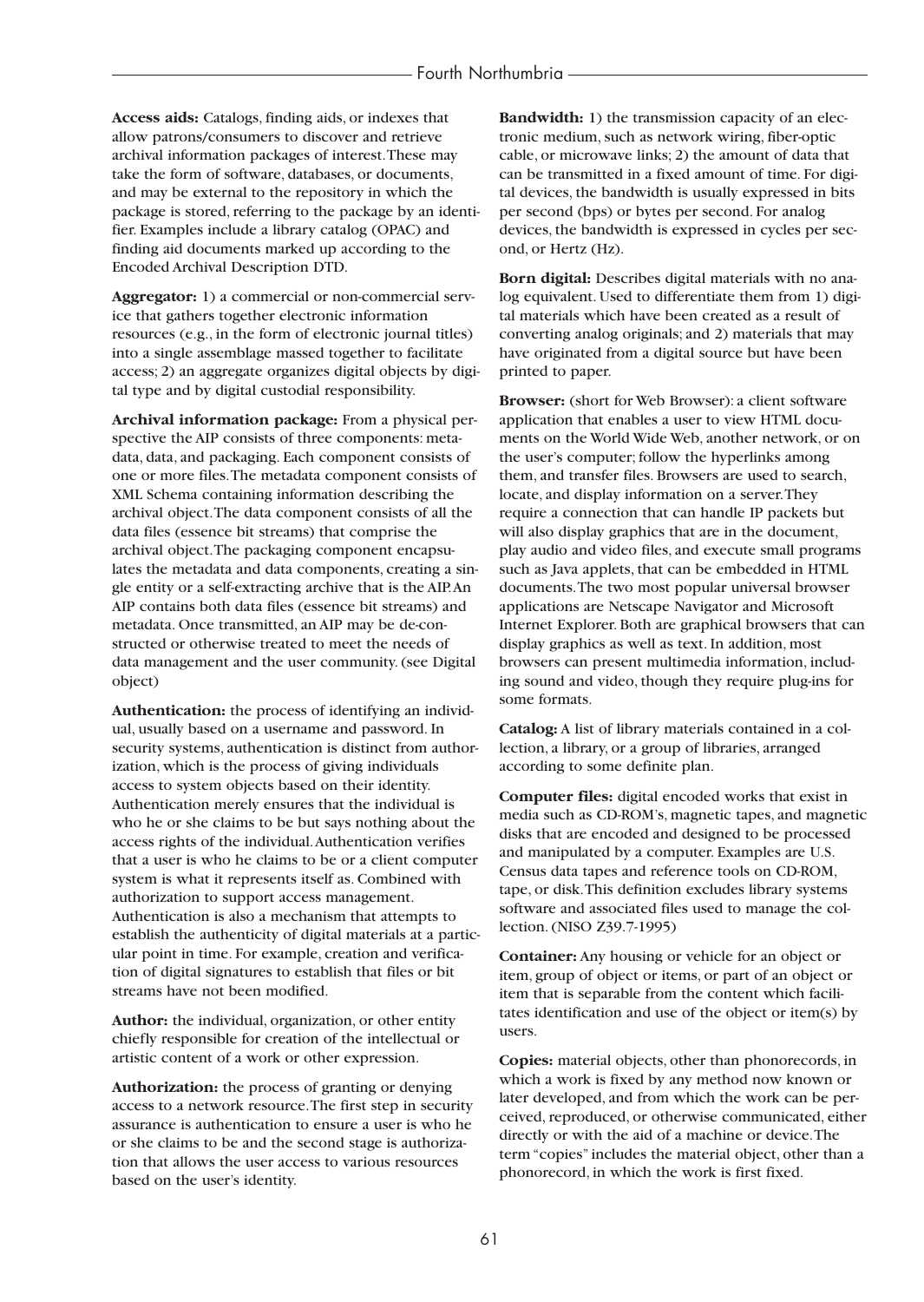**CD-ROM:** abbreviation for Compact Disk-Read Only Memory; a type of optical disk capable of storing large amounts of data (from 650 MB to 1 GB) from which information may be read but not written. CD-ROM's are stamped by the vendor and cannot be erased and used to store new data.

**Click:** the pressing down and rapid release of a graphical user interface mouse button.The effectiveness of WWW sites can be measured by their click-through rate – how often people who see the site click on it.

**Collection:** three or more independent works or parts of works by one author published together.Two or more independent works or parts of works by more than one author published together and not written for the same occasion or for the publication in hand.

**Computer file:** a digital file (data and/or programs) encoded for manipulation by computer or similar equipment. Direct access computer files indicate the use of computer files via carriers (e.g., disks, cassettes, cartridges) designed to be inserted into a computer or its auxiliary equipment by the user. Remote access computer files indicates the use of computer files via input/output devices connected electronically to a computer.

**Data:** The OAIS model distinguishes between data and information. Data is a representation of information in a form suitable for communication, interpretation, or processing.When combined with representation information, data becomes information. More particularly, the OAIS model indicates that an Information Object consists of a Data Object together with its Representation Information.An example is a sequence of bits (the data) accompanied by a description of how to interpret a sequence of bits as displayable or printable characters (representation information). In this instance, the representation information would document the character set and encoding used.

**Database:** a collection or file of information assembled and organized in such a way that a program can record, manipulate, select, and retrieve desired data.A hypertext database is a database designed so that any object, whether text, image, or graphic can be linked to any other object. Hypertext databases are particularly useful for organizing large amounts of disparate information.

**Digital:** 1) describes anything that uses a set of discrete numerical values to represent data or signals, as opposed to a continuously fluctuating flow of current or voltage, which is analogous to the data it represents; 2) computer processes digital data that may represent text, sound, pictures, animations, or video content.

**Digital image:** an electronic version of a bit-mapped image of a document or other information format that allows text to be searched at the character level;"digitize" is to encode images or sound in a format that may be processed by a computer; to convert analog information into data.To "digitalize" means the process and accompanying technologies required to effect the conversion from bit-mapped (e.g., a fax) to searchable format.

**Digital library:** digital libraries are organizations that provide the resources, including the specialized staff, to select, structure, offer intellectual access to, interpret, distribute, preserve the integrity of, and ensure the persistence over time of collections of digital works so that they are readily and economically for use by a defined community or set of communities.

**Digital object:** 1) an object composed of a set of bit sequences. 2) Set-level metadata applies to a digital collection formed from aggregates that group digital items by content type. 3) An aggregate organized digital objects by digital type and by digital custodial responsibility. 4) a primary object is the specific item identified by the online collection access aid as a coherent whole. 5) an intermediate object is a view of component of the primary object. Metadata for an intermediate object allows the gathering of digital files and metadata for the creation of presentations. 6) A terminal object is the digital content file or files that form the object.Terminal object metadata provides structural information about digital attributes (file size, extension, bit-depth, etc.). A generic, abstract concept, it is used to designate a single unit of digital content, which may have been acquired by a library in digital form or which may be the digital reproduction of a physical original. It will often correspond to a unit at the level at which intellectual access or bibliographic description would be normal or desirable, or at the level at which selection or acquisition would occur. Examples are books and maps. For digital reproductions, it may correspond to a unit at the level at which physical control of the source item is managed, for example, a folder of correspondence. Conceptually, a digital object consists of content and the metadata necessary to support its storage, management, and access, now and in the long term.A digital need not be manifested as an object in the objectoriented sense (incorporating its own methods to support access and presentation).The term does imply that a digital object can be instantiated, represented, and transmitted as a complete and self-describing package. In the OAIS model, the digital object is manifested as an archival information package.

**Digital repository:** an organization responsible for digital preservation activities which may be a separate, independent organization or one managed by an library or archive which engages in preservation activities for managing long-term maintenance of a digital byte stream and the continued accessibility of its contents.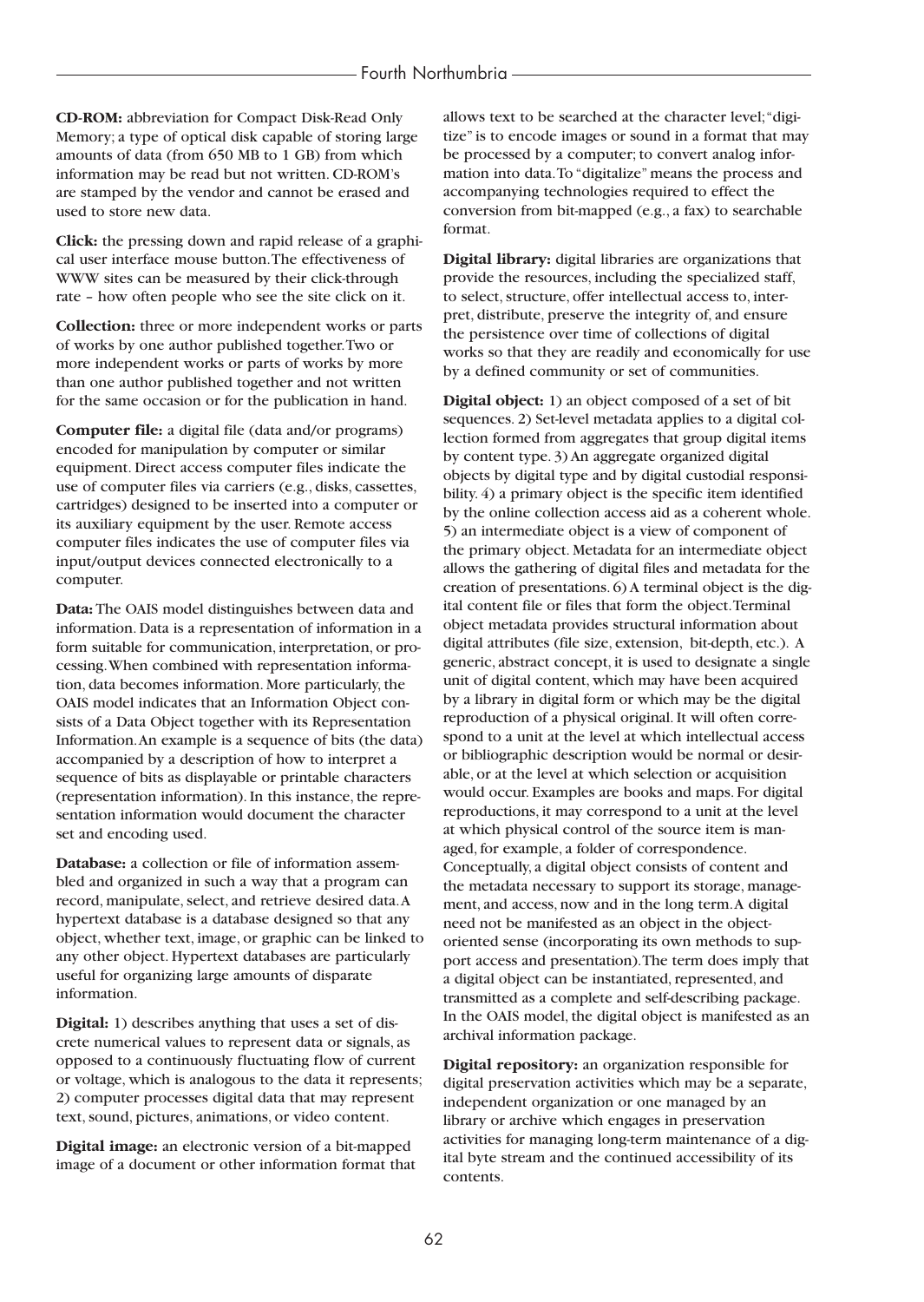**Digital resource:** A generic term for digital content, reflecting the viewpoint of the user looking for resources relevant to a particular task.A resource may be a single digital object or a group or collection of related digital objects.

**Digital transmission:** a transmission in whole or part in a digital or other non-analog format.

**Digitization:** The process of creating digital files by scanning or otherwise converting analog materials.The resulting digital copy, or digital surrogate, would then be classed as digital material and then subject to the same broad challenges involved in sustaining access to it, as "born-digital" materials.

**Dial-up Internet connection:** Internet connection using a modem and a phone line.

**Direct Internet connection:** Internet connection using a dedicated connection such as a leased line (e.g.,T-1, 56 kbps, ISDN, DSL) or cable.

**Dissemination:** The process of delivering digital objects or metadata through an Access Subsystem to a Consumer. Examples of disseminations include rendering individual objects for end users and batch exports to other repositories (including any repository built to replace the current repository).

**Document:** 1) a file of data containing, text, graphics, images, and/or other objects. 2) any file produced by an application.

**Document delivery:** the provision of copies of journal articles or other documents or works by digital or analog means to a patron in response to a specific request. Document delivery and interlibrary loan activities may involve fees paid for photocopies, costs of telefacsimile transmission, royalties, and access fees paid to bibliographic utilities, networks, or commercial service providers, including aggregators.

**Domain:** in an Internet address, the part of the naming hierarchy that consists of a sequence of characters separated by dots.A group of computers and devices on a network that are administered as a unit with common rules and procedures.Within the Internet, domains are defined by the IP address.All devices sharing a common part of the IP address are said to be in the same domain.A domain name identifies one or more IP addresses and is used in URL's to identify particular Web pages.A domain name service (DNS) is an Internet service that translates domain names into IP addresses.

**Download:** to copy data (usually an entire file) from a main source to a peripheral device.The term is often used to describe the process of copying a file from an online service to a local computer. Downloading can

also refer to copying a file from a network file server to a computer on the network.

**DVD:** Digital Versatile or Video Disc DVD is a type of CD-ROM that holds a minimum of 4.7 Gb of data.

**Economic measures:** the measurement of library and information services that concentrate on the relationship between investments and the resulting value of library services. Economic measures involve the documentation of costs and assignment of dollar value to library products and services. Quantitative economic measures include measurements of transaction costs, costs per use, costs per category of service, relative costs of analogous electronic and on site/in person services or transactions, etc. Qualitative economic measures include willingness to pay, projected costs of analogous services or products (when available) in the commercial sector, projected economic implications of unavailable service or resource, etc.

**Edition:** All copies embodying essentially the same content or produced from the same master copy and issued by the same entity.

**Editor:** One who prepares for publication an item not his or her own.The editorial work may be limited to the preparation of the item for the manufacturer, or it may include supervision of the manufacturing, revision (restitution), or elucidation of the content of the item, and the addition of introduction, notes, and other critical matter. In some cases, it may involve the technical direction of a staff of persons engaged in creating or compiling the content of the item.

**Efficiency:** those resources required to provide or access networked information services and digital media resources as measured by standards such as peak-hour connections to servers, bandwidth, etc.

**Electronic journal:** a serialized electronic publication.

**Electronic resources:** digital or digitized resources that are accessible locally or remotely to library patrons.

**Electronic services:** services provided to library users based on access to electronic resources held locally or accessed remotely.

**Extensiveness:** extent of network provided services as measured by standards such as the number of Web page accesses, number of remote logins, and sessions, etc.

**Format:** a particular physical presentation of an item or work.Also, the manner in which data, documents, graphics, images, video, animation, or text is organized, structured, named and described in order to prepare the information for use.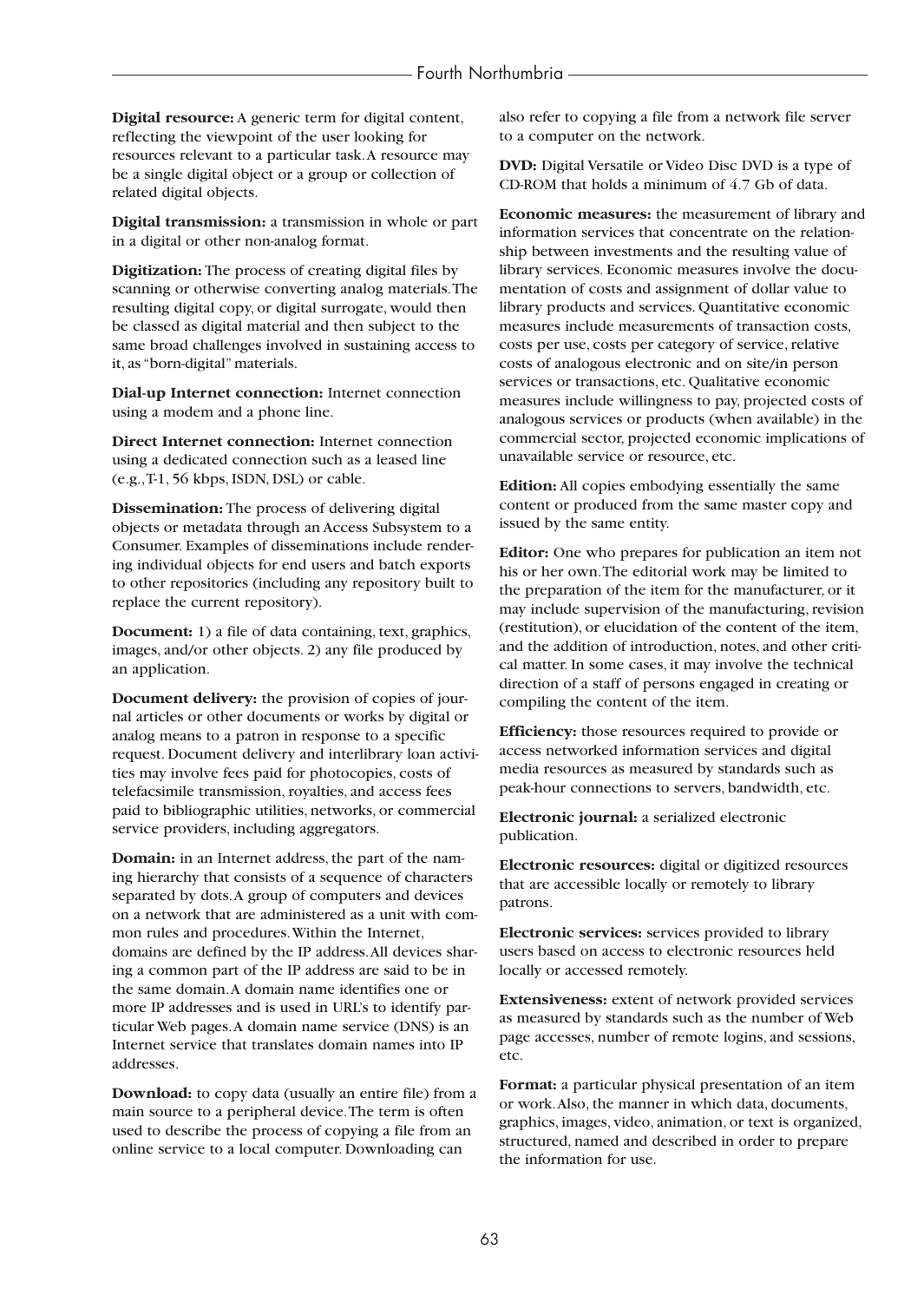**FTP** (File Transfer/Transport Protocol): the protocol based upon which digital files are transferred via the Internet.

**Graphical workstation:** A workstation and/or computer that is capable of displaying graphical images, pictorial representations, or other multi-media formats.

**Information package:** content and packaging information used to delimit and identify digital objects.

**Information resource content:** networked electronic information resources accessible and preserved locally or remotely, and the means by which search, retrieval, and activation is achieved through administrative, descriptive, and structural metadata and coding.

**Internet:** 1) a global composite decentralized communications infrastructure network composed of tens of thousands of individually owned and operated interconnected networks.The Internet is based on a common architecture and protocol standards governing the interchange of data.The Transmission Control Protocol/Internet Protocol (TC/PIP) standard Internet suite of route host messaging connecting millions of computers to one another around the world gives the user the illusion that they using are a single network; 2) the Internet can be accessed through an Internet Service Provider (ISP) offering Internet services by connecting to this network of networks; 3) the networks that make up the Internet are composed of communications links, which carry data from one point to another, and routers, which direct the communications flow between links and thus, ultimately, from senders to receivers.

**Interlibrary loan:** a transaction in which library material, or a copy of the material (including materials sent by telefacsimile or other form of electronic transmission) is made available by one library to another upon request. It includes both lending and borrowing. The libraries involved in interlibrary loan are not under the same administration or on the same campus. Interlibrary loan also includes transactions for materials obtained through the interlibrary loan process that are supplied from non-library sources. (NISO Z39.7-1985)

**Issue:** Copies of an edition forming a distinct group that is distinguished from other copies of that edition by minor but well-defined variations.

**Item:** A document or set of documents in any physical or digital form, published, issued, or treated as an entity, and as such forming the basis for a single bibliographic description.

**License database subscription:** a subscription to a commercial (or non-commercial) database service provider that allows library users to access digital resources and works (e.g., article index/abstract information, full published texts, numerical data sets, etc.) under specified terms and conditions typically contained in an annual license.

**Library:** an entity that provides all of the following: a) an organized collection of printed or other library materials, or a combination thereof; b) a staff to provide and interpret such materials as required to meet the informational, cultural, recreational, and educational needs of a clientele; c) an established schedule in which services of the staff are available to the clientele; and d) the facilities necessary to support such a collection, staff, and schedule. (NISO Z39.7-1985)

**Logon:** the process of identifying a user to a computer after connecting over communications lines. During the procedure, the computer usually requires the user's name and password.

**Metadata:** structured information about information. Metadata describes how and when and by whom a particular set of data was collected, and how the data is formatted. Metadata is essential for understanding and using information stored in data warehouses.A general term for information needed to support repository system administration and digital object management, consistent with an organization's policies, programs, and practices for content management, including preservation.This includes (but is not limited to) information about the creation or acquisition of the digital object, about ownership and rights, about past transformation or reformatting activities, current storage details; and information deemed important to support future preservation decisions or actions.

**Descriptive metadata** is used in the discovery and identification of an object. Examples include MARC and Dublin Core records.A content metadata standard is defined as an open specification that itemizes a set of elements and their meanings. Each element is tagged with an identifier (e.g., "Title", "Author") that distinguishes the element from other elements within the standard. Descriptive metadata provides basic identifying information including author, title, subjects, etc. Information that primarily describes content in intellectual terms and principally exists to support content discovery, sometimes synonymous with bibliographic information. Some descriptive metadata will be stored with each digital object in a repository. However, descriptive metadata to support discovery (through searching, browsing, and navigation) may also be held in finding aids or catalog records stored elsewhere. Links from those access aids to the digital resources they describe will be through persistent identifiers.

**Structural metadata** describes layout and organization of data to provide guidance on how to use an information work. It defines the object's internal organization and is needed for display and navigation of that object. Structural metadata is used to display and navi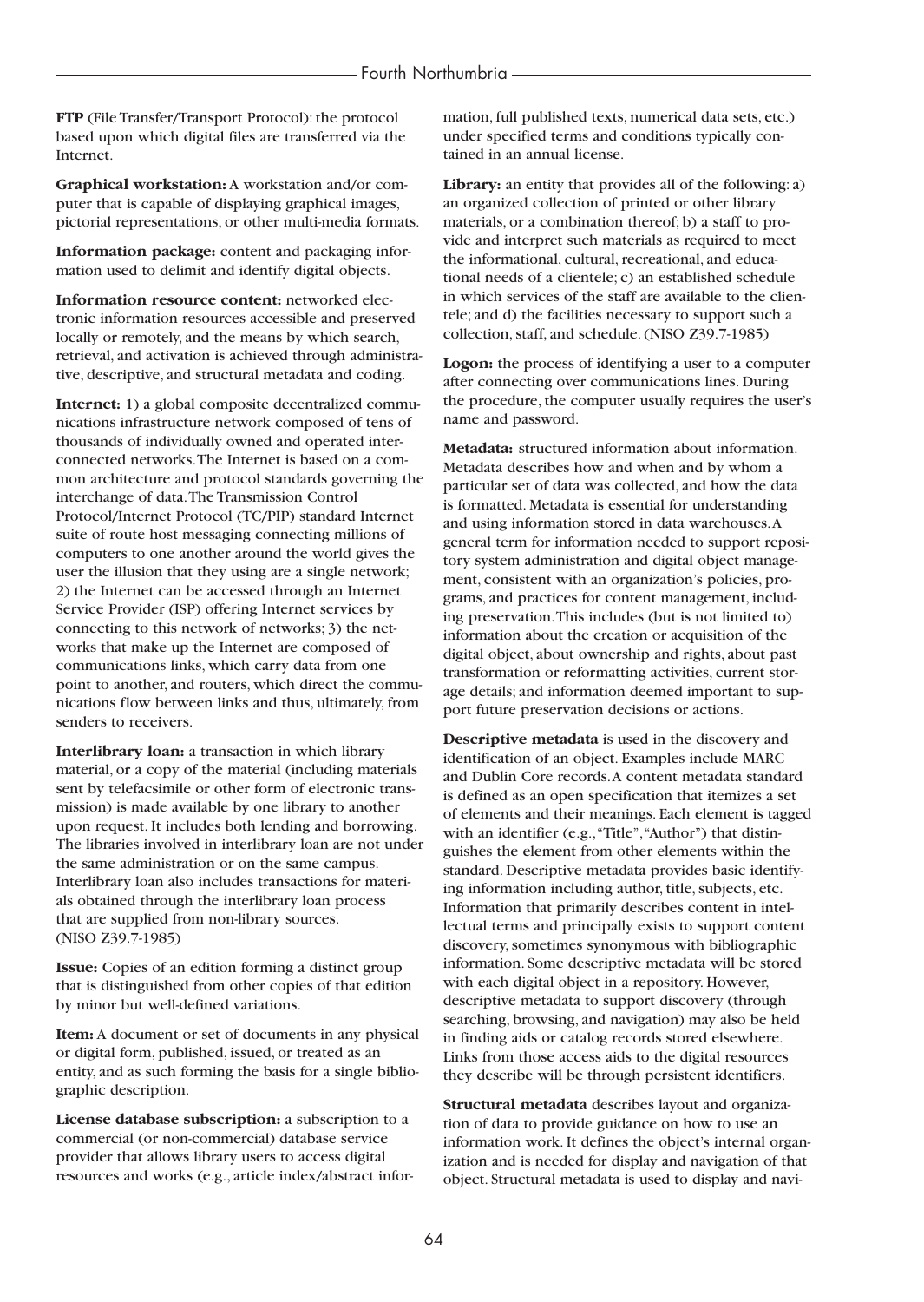gate a particular object for a user and includes the information on the internal organization of that object. Structural metadata could exist in various levels of complexity.

**Administrative metadata** provides information about a work's ownership and production.Administrative metadata represents the management information for an object that is needed to keep the object over time and identify artifacts that might have been introduced during its production and management (e.g., the date it was created or digitized, at what resolution, its content file format (JPEG, JTIP, etc.), who can use it, rights information, etc.

**Network:** 1) a specialized type of library cooperative organized established for the centralized development of cooperative programs and services, including use of computers and telecommunications. It requires the establishment of a central office and a staff to accomplish, rather than merely coordinate, network programs. (NISO Z39.7-1985); 2) a group of two or more computer systems linked together using a common protocol to communicate with one another. Computers on a network are called nodes, while computers and devices that allocate resources for a network are servers.

#### **Network technology infrastructure:** the

component hardware, software, communications conduit, network resources, and associated technological aspects related to electronic network media and service offerings.

**Online service:** a business service that provides subscribers with a variety of data transmitted via networks. Online services provide an infrastructure that allows subscribers to communicate with one another and to connect with third-party information providers.

**Outlet:** A library facility. In the case of some public libraries, there is only one facility or outlet. Other public libraries have several outlets or facilities sometimes referred to as branches.

**Outcome measure:** an assessment of the results of a program activity compared to its intended purpose. Outcome/impact measures relate to observable benefits provided to individuals or groups, in the originating human services and education fields,"changes in knowledge, skills, behavior, attitudes, status, or life condition." Quantitative outcomes are measured by gradebased performance on standardized tests, quantifiable changes in performance on pre- and post-service tests, records of behavioral change (crime rates, school attendance, etc.), records of status change (school drop-out, graduations, employment, income, etc.), type of examples are performance on academic and literacy instruments. Qualitative outcomes are measured by observation of indicative behaviors (e.g., ability to locate highquality, pertinent information for a query, self-reports of level of skill, knowledge, behavior, attitude surveys (interest in a specific discipline, relative valuation of targeted phenomena such as reading, etc.

**Output measure:** the tabulation, calculation, or recording of activity or effort that can be expressed in a quantitative or qualitative manner.The quantitative measurement of services resulting from library activities such as ILL, items circulated, titles cataloged, volumes added, titles held, reference queries, gate counts, users in legal service area, database searches, FTE staff, etc. Includes e-Metrics, for which meaningful data elements are beginning to be established.

**Page:** a fixed amount of data or information, arranged in bytes recognized by the operating system.A page is equal to the amount of data that can be displayed on a screen.

**Performance indicator:** a particular value or characteristic used to measure output or outcome. Measures of service quality, performance efficiency and customer satisfaction. Quantitative performance indicators may include volume of backlogs, processing time, reference response time, ILL delivery cycle, FTE to user ration, availability of information needed, etc. Qualitative performance indicators include user perception of service quality, user satisfaction with reference response, types or levels of service available, etc.

**Portal:** 1) usually used as a marketing term to describe a Web site that is or is intended to be the first place people see when using the Web.Typically, a Portal Site has a catalog of web sites, a search engine, or both.A Portal site may also offer email and other services to entice users to the site as their main point of entry (e.g., portal) to the Web; 2) a Portal maintains data access and retrieval structures that facilitate access for specific research or user communities by locating, gathering, and maintaining Web content resource addresses according to specified criteria and organizes these resources for easy user search, access, retrieval, interpretation, and use. Portals provide selectivity and functionality at a different level than Web Browsers and search engines, which do not offer the specificity and evaluative details available through a portal.A portal site can attract visitors by offering free information, or free services on a regular basis. Some portals provide indices of Web pages that are maintained by editors that manually classify web documents into a treelike taxonomy of topics or categories, and provide rich links between sites, works, and citations.The best know portals are available through the major search engines:AltaVista, Excite, HotBot, Lycos, InfoSeek, and Yahoo!.